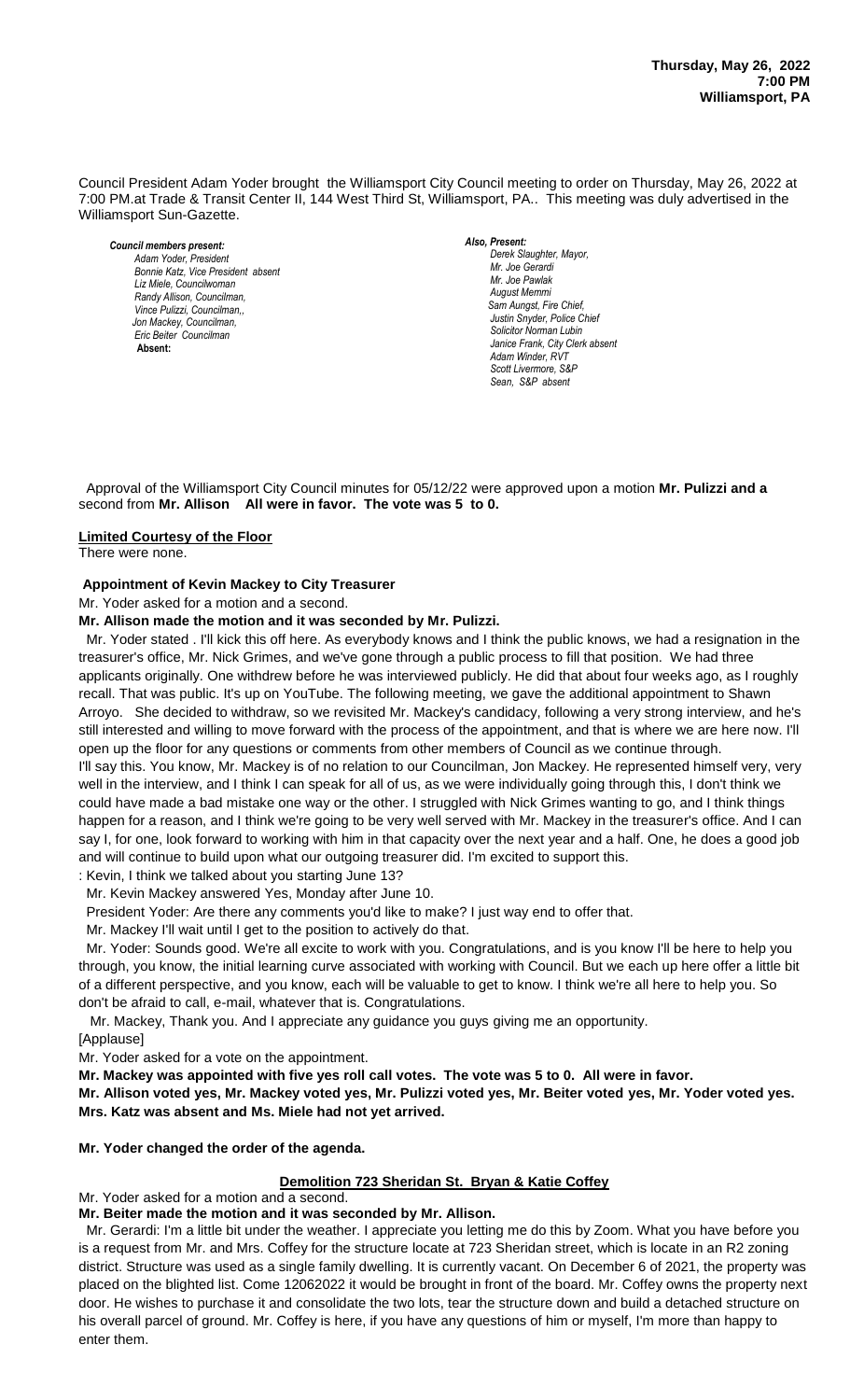Mr. Yoder: Thank you, Mr. Gerardi . Are there any comments or questions did the demolition? Here and seeing none,. **The demolition was carried with six yes roll call votes. The vote was 6 to 0. All were in favor. Mr. Allison voted yes, Mr. Mackey voted yes, Mr. Pulizzi voted yes, Mr. Beiter voted yes, Ms. Miele voted yes, and Mr. Yoder voted yes. Mrs. Katz was absent.**

## **Certificate of Appropriateness – 128 East Third St. Carl & Pamela Crouse**

Mr. Yoder asked for a motion and second.

## **Mr. Allison made the motion and it was seconded by Mr. Mackey.**

 Mr. Gerardi: A certificate for the structure located at 138 East Third Street. What they wish to do, it's two walls under there. The tie backs and everything are falling off. What's happening is it's screening out. It's probably 16,ing from my understanding, talking with the architect, about 16 inches out of square. They wish to remove that and provide a roof to [inaudible] you have attached. Along with that, they're going to put on some brick paneling. Their intent is to paint the building, the entire building. The colors of the entire building is they're going to paint the building itself, the main body a red brick color, very similar to the brick that's around the area. The window trim would be a color, it would be a green. Accents would be I would say a beige and a brown trim accent. Okay? We do have a representative I believe at the meeting, the architect and also the owner, Mr. Krause. I would be more than happy to answer any of these questions if you have 44 of them. At one time, if you remember, this property and the building next door, there

is a demolition request that came in and it was approved by Council for tear these two structures down. Since that time, Mr. Crouse has purchased the building. He wishes to keep them, keeping them there and painting them to bring them into compliance. Again, if you have any questions of him or myself, I'm more than happy to try to answer them.

 Mr. Yoder: Thank you the Crouses are here in back if anybody has any questions. So are there any comments or questions, Council, of the appropriateness? Ms. Miele?

Ms. Miele: The only question I have just a [Indiscernible] of sorts? Mr. Gerardi?

I said it appears item [Indiscernible] even though it's not in the [Indiscernible] district?

 Mr. Gerardi. That. The City of Williamsport has an overlay of the whole entire city. Anything that's a historic building is not required, but it is requested to go in front of the historic review board for them to look at it and make any opinions, and the only thing I think they made a change was instead of having the roof come out over the edge, they wanted it to be more of a concern he is look so it's tied up more in the building. Mr. Crouse and the architect did go in front of the architectural review board and they did pass this with a positive recommendation, even though they are not required to.

 Ms. Miele Excellent. [Indiscernible] as a resource in that fashion, very talented people. And I don't know of my recollection of seeing anyone else do that. It's a great idea, just in terms of the timing to keep [Indiscernible] but it's a good project and I'm appreciative [Indiscernible]

Mr. Yoder: Absolutely. Any other comments or questions? Mr. Pulizzi

 Mr. Pulizzi: I just want to say thank you very much. It's not for everybody. It takes a special [Indiscernible] to take on a project like that. It would have been much easier to go out and have the buildings be demolished. [Indiscernible] taking on the project. Thank you very much.

**The certificate of appropriateness was carried with six yes roll call votes. The vote was 6 to 0. All were in favor.** 

**Mr. Allison voted yes, Mr. Mackey voted yes, Mr. Pulizzi voted yes, Mr. Beiter voted yes, Ms. Miele voted yes, and Mr. Yoder voted yes. Mrs. Katz was absent.**

## **Resolution #9321**

## **Resolution to Commit to Funding for the Greenways, Trails, & Recreation Program (GTRP) for Basin St Riverwalk Connector**

The City Solicitor read the resolution.

Mr. Yoder asked for a motion to adopt the resolution

**Mr. Allison made the motion and it was seconded by Mr. Mackey.**

Mr. Sander: This is a great opportunity for a riverwalk connection. Currently, we have -- it's two [Indiscernible] a sign and a permit from basically Panera Bread to [inaudible] underpass. From this point, from this point to the walk itself [Indiscernible] working with difficulty an [Indiscernible] grant essentially from this point to hopefully cross from first the on-ramp to the elevation of railroad tracks. From there, to the walk itself.

Cost-boys, the grant is for \$96,900. The match is 17,100. This was Public Works [Indiscernible] recommendation. From the strong support of the city, County, and the college, I spent quite sometime myself and delta [Indiscernible] spoke to the railroad today and they would support that as well.

Mr. Allison. It has been a long standing desired improvement to the riverwalk to give greater access, better access, safer access to the people who want to take advantage of the riverwalk. It's been a long time coming, but we're grateful that it's in process.

Councilperson Beiter: I asked, I walk and drive my car there and walk over the railroad tracks myself. The question that I would be concerned about is not being in the Public Works meeting, but how they're going to ensure the safety of pedestrians going across the railroad tracks? Will there be a stop sign there? [Indiscernible]

Mr. Sander: There's currently five or six grade crossings outside on the outskirts. So it would be at the grade crossing [Indiscernible] it's not a very heavy use itself. [Indiscernible] about tying into the levee. There's a permit process.

Mr. Allison: I was staring down there.

Mr. Pulizzi stated it should be] safety and access for everybody.

 Mr. Allison: I forgot to ask in the meeting, where is the [Indiscernible] Councilperson Miele: Yes. So when we processed I guess what I'm wondering, you said [Indiscernible]

Mr. Sander: The cross is gone just in the process and it's asphalt.

Ms. Miele And in terms of [Indiscernible] stone levee?

Mr. Sander: Yeah.

Ms. Miele : I'm just trying to figure out [Indiscernible] initial exposure is.

Mr. Sander: double concrete table options, significant [Indiscernible]

Ms. Miele: Okay. So did you expect this to cover soft? [Indiscernible] range? Can't finish the project [Indiscernible] : What happens to us all [Indiscernible] we receive a grant and it's not quite enough to complete the project and we don't have the funding and we need more funding because [Indiscernible] so I'm just trying to our Max?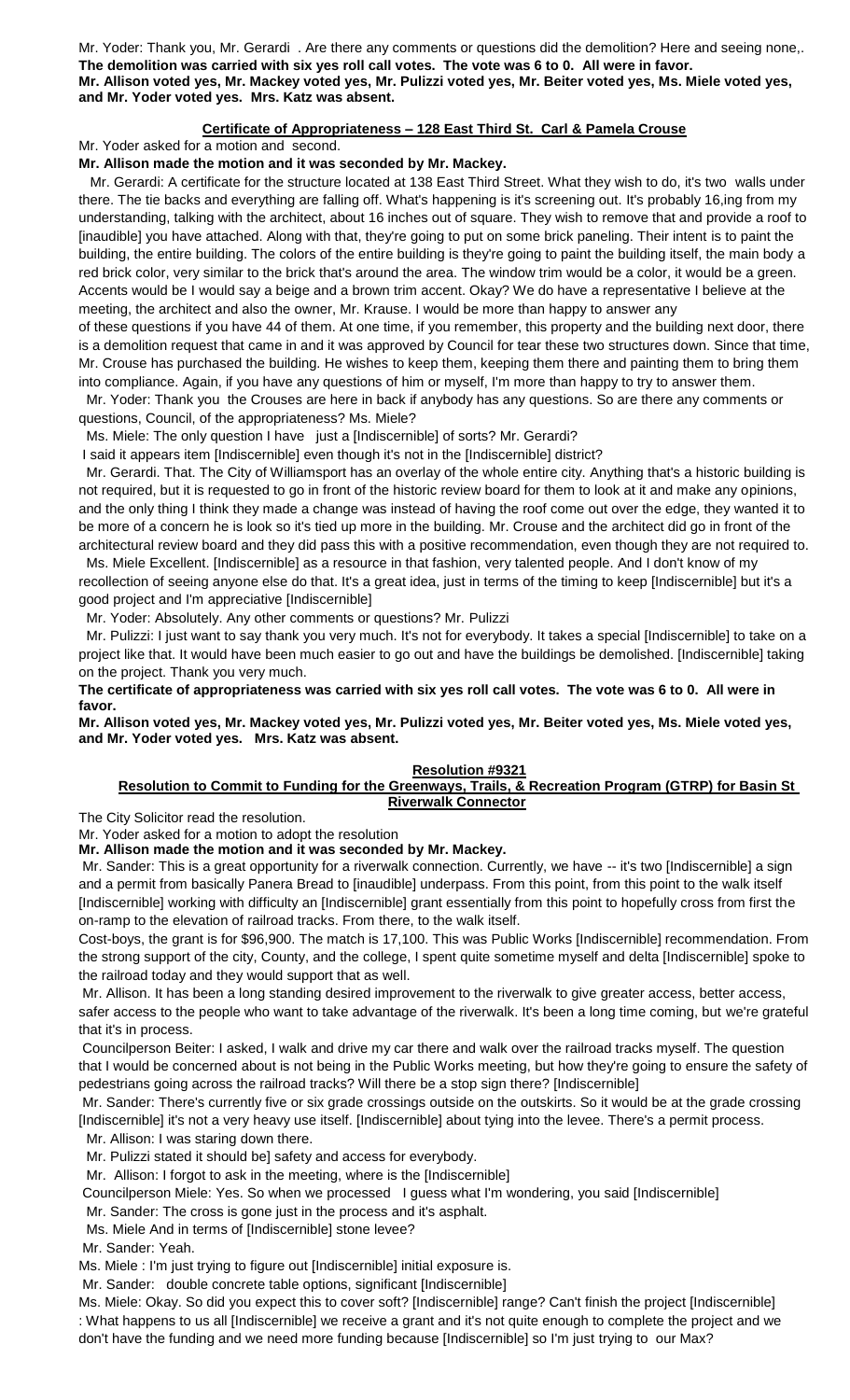Mr. Sander: It is not a max. At first [Indiscernible] but to look at figures, they were reasonable. But it is, in fact, dirtfilled gravel, asphalt.

Ms. Miele [Indiscernible] so we can't ask them for 150. Right?

Mr. Sander: Right.

Ms. Miele: I know. I'm just saying we have a process, but it's not as though we can ask them for additional funds >> Mr. Sander: [Indiscernible] possibility, remove the cost estimate. Here's an example of the grievance, it is a possibility. Councilperson Miele: We can go back to them and ask them for additional money?

Mr. Sander: Uh-huh.

Mr. Yoder asked for a vote on the resolution.

**The resolution was carried with six yes roll call votes. The vote was 6 to 0. All were in favor. Mr. Allison voted yes, Mr. Mackey voted yes, Mr. Pulizzi voted yes, Mr. Beiter voted yes, Ms. Miele voted yes, and Mr. Yoder voted yes. Mrs. Katz was absent.**

## TABLED

## **Resolution Awarding Final Design Services to Gannett Fleming for the Brandon Park Bandshell**

The City Solicitor read the resolution.

Mr. Yoder asked for a motion to adopt the resolution

**Mr. Mackey made the motion and it was seconded by Mr. Allison.** 

 Mr. Sander So we have before you this evening the final design for the [Indiscernible] project. This project has been since 2018, to 19. Is that correct, Mike?

Michael Snyder: Something like that, in some capacity, from early design or early feasibility study, review, and report. Mr. Sander feasibility study, a year or so ago, Council awarded design services for approximately 29,000

[Indiscernible] in spending, and here we are [Indiscernible] to get a final signing. This \$41,000 [Indiscernible] right here, we have \$280,000 that says construction. That includes some [Indiscernible] funding, county funding, and the SEFD foundation. We want after a County grant, recreation based, to try to cut the cost though [Indiscernible] so they asked the foundation to [inaudible] design. We said yes. That's why I'm proceeding.

We're also wanting to put the vertical wheelchair lift inside the bandshell. Myself and [Indiscernible] project manager is looking at possibly building a ramp. However, when you look at the elevation stage of the runout [Indiscernible] so we're looking at that. In addition to that, [Indiscernible].

Some individuals asked for some plans. [Indiscernible] any questions?

Ms. Miele : This was reviewed in finance and [Indiscernible] that wasn't predicate on the fact that [Indiscernible] doesn't think we should finish the bandshell. The questions that we had [Indiscernible] passalong to [inaudible] anticipate [Indiscernible] we had I think a very good question. Mr. Snyder, on the revised services, there's a paragraph that says general?

Michael Snyder: Yes.

 Ms. MIele: Can you go through what that means structural hours [Indiscernible] fee proposal contract. It doesn't give [Indiscernible] the scope includes structural, architectural, agricultural, mechanical elements, and we weren't sure, then, if the cost proposal included electrical or mechanical or not based on that paragraph.

 Michael Snyder: Yes. So the proposal for the final design included plumbing design for the restrooms in the basement. It includes a mechanical study on humidification control of the building. It involves the electrical design for file design to bring the building up to code. And then it also includes architectural design for the restrooms, for the exterior improvements and that sort of thing. So it's all inclusive for architectural, mechanical, and electrical. The structural design, we already have -- we're already under contract, essentially, for that. We have some remaining funds in our design to take the structural design to final, exclusive of the wheelchair lift, depending on what you guys want to do there.

 Ms. Miele: Okay. And then I remember [Indiscernible] Mr. Sander mentioned on Tuesday that it was not a requirement for us to construct a wheelchair lift at the bandshell. Is that the case or is that not the case?

Michael Snyder: It's not a requirement to do it inside the building. We had talked about doing exterior option to allow people with disabilities to access the stage area and the stage level. So the options at the time were either do interior or exterior and the thought at the time was that exterior lift, while it would be probably more cost effective, it would be open to weather and also vandalization.

Ms. Miele: Got it. So we decided on interior?

Michael Snyder: the decision at the time was to look at an interior option, and the price that we had included in there, which was the 12,600, was to design an interior chair lift from the basement to the upper stage level.

Ms. Miele: Got it. And one other question about that. I will not hold you to this number, but you're estimating cost on the cost to construct the Chair lift in the interior?

Michael Snyder: We were not tasked to bring together an opinion of cost or opinion of budget for that piece of it, but that's something that we could take a look at certainly, you know, if you need more information to evaluated that.

 Ms. Miele: Well, I guess what I'm asking is have you designed something similar elsewhere in the community? Michael Snyder: No, we have not. Not for this application. Usually inside a building we're looking at using an elevator. This is not I'll say normal installation, just because it's such an old building and we're trying to keep costs down in some way by trying to use an approved way of providing the access, but not the kind of the full elevator, which would cost a lot more.

Ms. Miele: Well, yeah. Elevators are crazy.

Michael Snyder: Right.

Ms. Miele: I think Mr. Sander said in the \$15,000 range for construction.

Mr. Sander: That was a private install number.

Councilperson Miele: I'm just trying to find out whether it would be closer to 20,000 or closer to 100,000.

Michael Snyder: I can't answer that at this time. I haven't done that analysis.

Mr. Sander: If it was awarded tonight, it would be [Indiscernible]

Mr. Snyder: Yeah. We could provide that upon request.

Councilperson Miele: So that's the cost for providing us with cost estimates is part of this contract. Right? The scope of that contract that we're --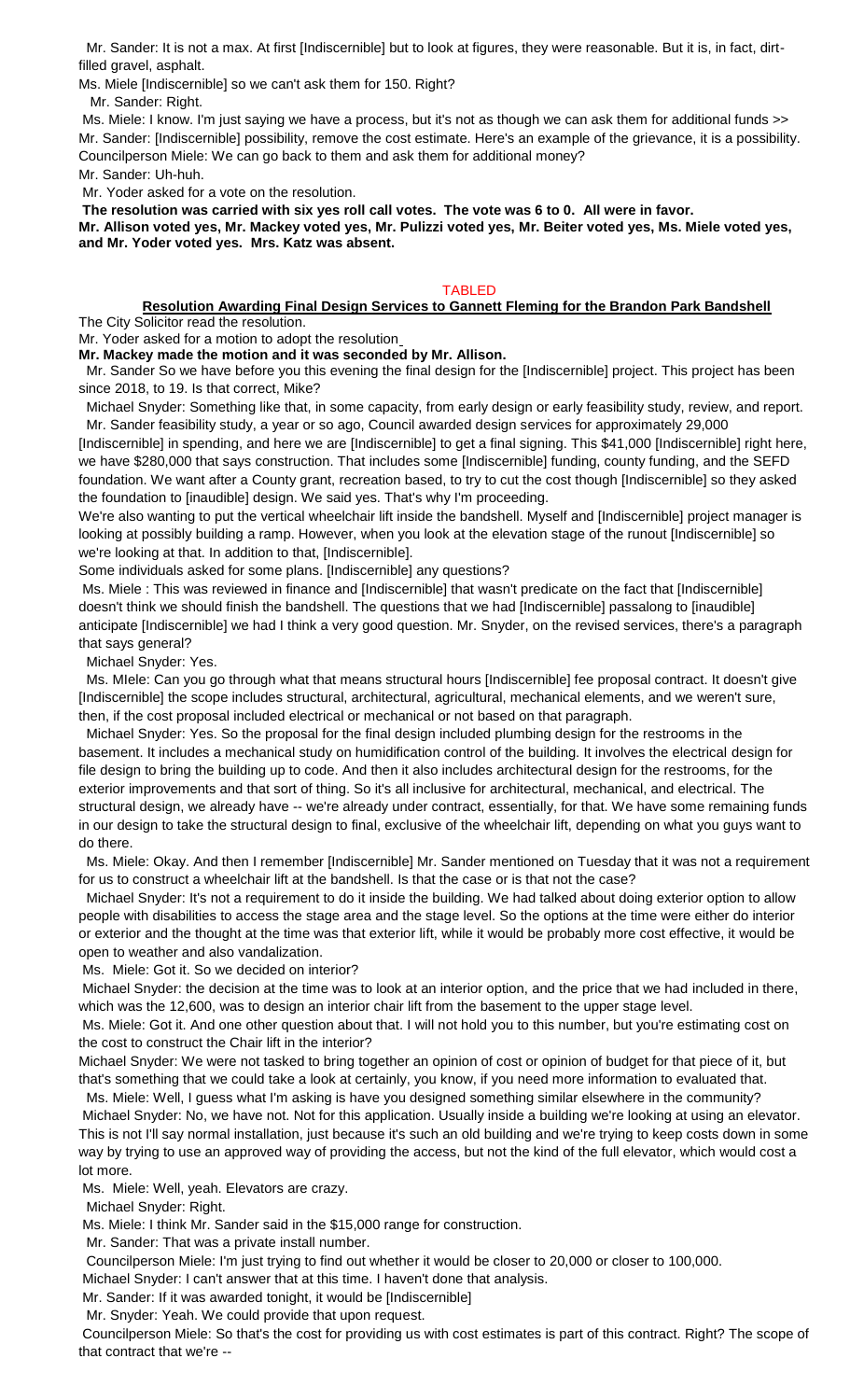Michael Snyder: I'm not sure if that was included, but we could certainly take a look at that. I don't think that would be a large effort to pull something like that together. We could probably just do that under our current contract if that's something you're interested in determining.

 Ms. Miele: Well, I think we're just trying to figure out -- well, I think trying to understand the scope of work and given that we have a very limited funding for the project, we have to [inaudible] remove certain options, you know, clearly having a cost estimate on the various and sundry work proposed is going to be very helpful. So I would say that we would [Indiscernible] something I would want this Council [Indiscernible]

President Yoder: Yeah. I like cost estimates, also. I think we need to get this accessible. To do that, we have to understand what we're up against. That's what it comes down. The cost estimate is very, very helpful. If you can do that as part of this contract, that would be amazing. That would enable us to either move a few things around so we can accomplish it with what we have or [Indiscernible] achieve that. And we have plenty of conversations over the past couple of years between all of us, and we all want to work towards making our city as accessible for everybody as we can, and we need to know what that costs and move forward accordingly. I agree, we need to understand what that looks like.

 Ms. Miele And obviously, Mr. Snyder, I assume there would be a lot less maintenance on an interior lift, as well as not having to worry about vandalism. Inspection costs and things like that are the same. Correct? But the maintenance would decrease substantially with something interior?

Michael Snyder: Yeah. I would say that's accurate.

 Ms. Miele Got it. So I guess what we're discussing, I was thinking the cost estimate not just on the wheelchair lift, but also on all of the items, because I know we were thinking [Indiscernible] it was something we would do without [Indiscernible] correct, John? So it seems like a cost estimate is a desirable [Indiscernible] element of the project. This does not include any kind of [Indiscernible] and/or construction management elements in the project. Correct? Mr. Sander: Let me ask Mike. So Mike, this is obviously contract for file design, this would include final design, final

plans, final specifications, and [Indiscernible] of the project. Right. Mike?

Michael Snyder: It was for final design. Construction services are not included.

Mr. Sander: Not construction. When you get to final design, would you have [Indiscernible] specification quantities, we will have a good idea of cost estimate for owner's use. Correct?

Michael Snyder: Again, that is something that I don't believe that was specifically part of our scope, but we can certainly provide that.

Ms. Miele: And it sounds ads though the process is not included?

Michael Snyder: That's correct.

 Ms. Miele: Understood. I'll yield back my comments. Those are the questions that I had. But if anyone else has any questions.

Mr. Allison Not really a question, but an observation. This project, it was preliminarily accounted for years ago now. We know how much construction costs have gone up. I'm very concerned about what we're going to be able to do with the amount of money originally allocated. I think it was 280. Roofing costs and [Indiscernible] but it's true. [Indiscernible] anyine to get [Indiscernible] you don't need file numbers, but we definitely [Indiscernible] \* each

particular moment in this project. We're really going to be making decisions and conserving how everything fits together. That's my discussion right now. And we don't have that. We have different items that were agreed upon in the beginning of this project. The self-life has expired. Nail down some of that before.

President Yoder: Agreed. Mr. Beiter?

 Mr. Beiter: Something as analysis that has been going up for years. This is not something that [Indiscernible] I think that barring the cost estimates, it's a great project and I'm inclined to -- do we have a second reading for this? So at this point, I'm inclined to say that we have to have the cost estimates to truly make a sound decision.

Ms. Miele : My secondary concern, I guess, is if we take this funding, [Indiscernible] reconstruction. I would assume and hope that that portion of the project, because [Indiscernible] a lot of work, a lot of very good work, but at some point, it seems like we should probably [Indiscernible] do we know what those services might cost? Because those are still soft costs.

Michael Snyder: a general rule that we have seen is 75/25. 75% for design, 25% for construction services. Councilperson Miele: So are we then counting [Indiscernible]

Michael Snyder: 75% of the total cost.

 Ms. Miele: 75% of the total construction management cost, engineering costs are designed and 25% are construction management. Our total opening near [Indiscernible] 40,000 for [Indiscernible] or 65,000?

Michael Snyder: I guess if I'm being the question correctly, what we're requesting at this time is go ahead for final design, which is part of that initial 75%. And then exclusive of that is the 25% construction. If you're just looking to get an idea of that general construction administration cost, then you could an ply what we have under contract so far and what we're asking now as the 75% and just do a calculation, take 25% for the remainder. But that's just a loose estimate.

Ms. Miele I understand that's a ballpark, spitball figure.

Michael Snyder: Yeah.

Ms. Miele: Just asking. Okay, which leads us to 17% instruction. so I'm not sure. I think the best way to phrase it, it seems we are committed started in anything that is not, strictly speaking, required. [Indiscernible]

 Michael Snyder: Essentially, we looked at repairing the building, so it doesn't deteriorate as an essential piece, repairing the roof was another central piece, and providing ADA access to restrooms on the ground or basement level as well as access to the upper stage level. So those were the primary items we were looking at as, quote/unquote, required items to get this to a basic level of compliance. Myelodysplastic [Indiscernible]

Michael Snyder: I believe that was a request. If that's not desired, they can Nall out of the proposal.

Councilperson Miele: [Indiscernible] for those numbers?

Mr. Sander: That was actually suggested to me from [Indiscernible]

Councilperson Miele: I agree [Indiscernible] I think it would be my suggestion [Indiscernible]

> President Yoder: Why was that recommended to look at? You said Gannet Fleming recommended that?

Mr. Sander: If I'm not mistaken, there's moldy and humid conditions down in the basement. Is that correct, Mike?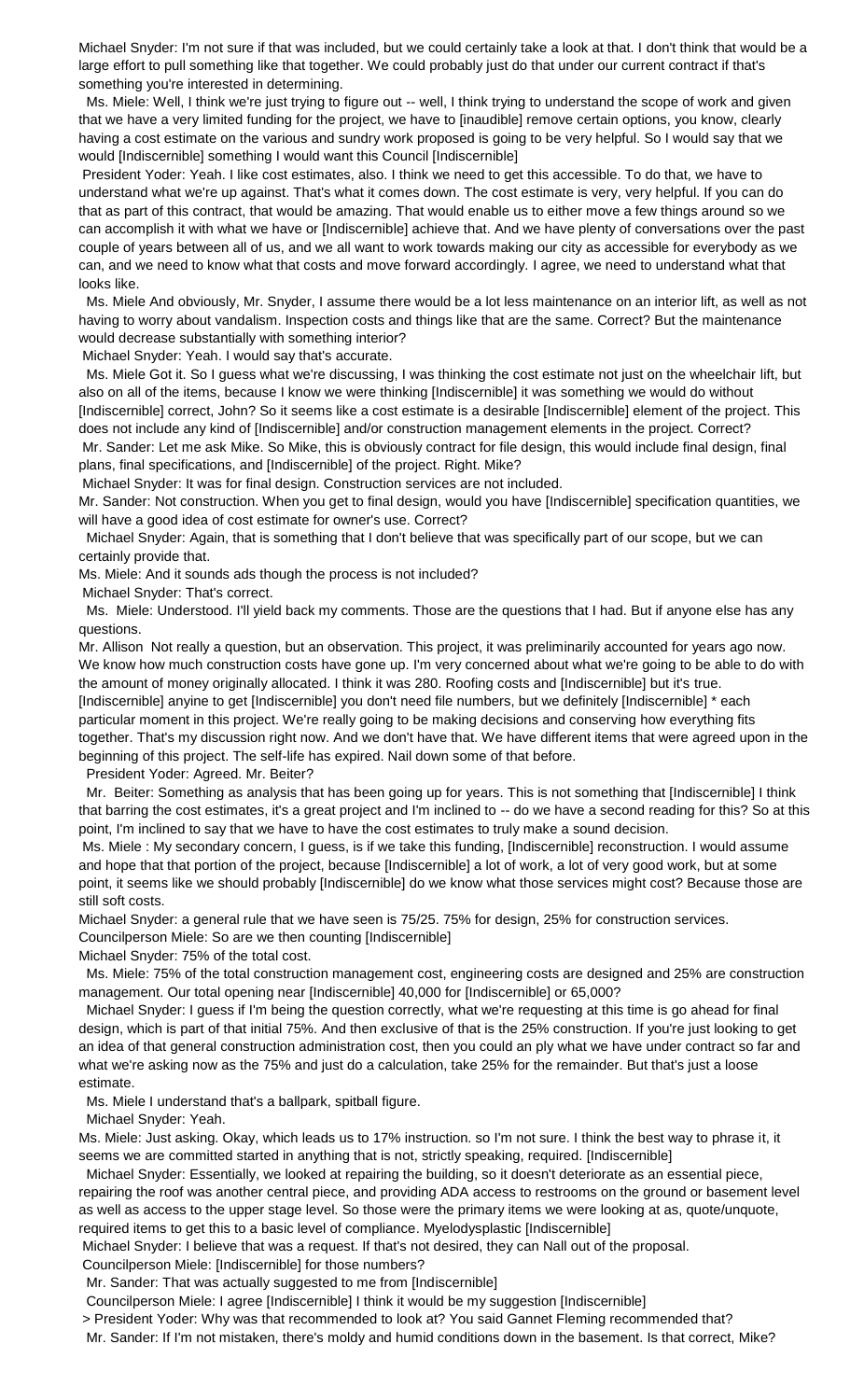Michael Snyder: Yeah. I think throughout the building, we were looking at humid conditions. Just looking at trying to mitigate those conditions and try to he long gate some of the installations -- elongate some of the installations in place and some we would be putting in place.

 Mr. Mackey Yes. Forgive my ignorance. It was just not my forte, construction design. Just getting the numbers under control, would that cost us more money? Just to get an estimate on how much humidity control would cost? Am I understanding that correctly? I mean, why not get the numbers on the humidity control and then say yes or no? We can afford it?

Mr. Sander: We're looking at [indiscernible] and basically other measures, other work for [Indiscernible] necessary impact.

Michael Snyder: I don't know what we're looking at. That's not something we've gotten into yet. A study of that is part of the proposal that we provided. We provided that information, as well as a cost estimate on that system as well. So yes, that would be part of it.

 Mr. Yoder: I think the goal was to look at it and make sure it's a broken out cost so we understand seek what that looks like.

Michael Snyder: Yes.

 Mr. Yoder: I don't know that it's going to save us money by pulling this out of that contract. I think that's a separate thing.

Ms. Miele: I think it will save us money. The question is do we want [Indiscernible]

 Mr. Yoder: I guess aside from people using it, is there anything super critical of value that we need to have humidity control here? Maybe I could be wrong. If you're just using it for events, you can have high temperatures. If you're storing something valuable [Indiscernible] what are we finding to store in there? Do we have any idea? Mr. Sander: It's nothing that's long term storage [Indiscernible]

 Mr. Yoder: And to your point, if we're looking for a wheelchair lift in there, what impacts will we have with high humidity on that? Is that going to shorten the life cycle eventsly?

Mr. Sander: I would think so, yeah.

 Mr. Yoder: So [Indiscernible] scope of work with humidity control, what would that save us on this contract? Michael Snyder: Let see \* me see if I can take a quick look at that.

Mr. Yoder: Where we're serious about putting in a wheelchair lift. He.

Michael Snyder: Sorry. One second here. I would say about a \$1,000.

 Mr. Yoder: At this time, there is no humidity control scope included in this. And if there was, I think spending a \$1,000 to understand what that would cost is [Indiscernible] a wheelchair lift, so yeah. So one way or the other, would you please look at humidity control within this contract for this price?

Ms. Miele: [Indiscernible] whether it's possible to [inaudible]

Michael Snyder: I believe as part of that, just looking through the proposal here, it's not specific, but that's something we could look at and include.

President Yoder: Mr. Mackey, other questions? Did that answer your first one?

 Mr. Mackey: Yes. I think it's important to at least have [Indiscernible] as soon as possible. I would be remiss if I just didn't remind everyone that [Indiscernible] in this economy, but to the Best of my recollection, we still have somewhere in the neighborhood of one and a half million dollars of unassigned money in the recreation budget. So this would clearly fall under that scope. [Indiscernible] we do have funding.

Mr. Allison: [Indiscernible] it's inside the building, but it would be an opening?

Mr. Sander: I don't want to speak for Mike, but [Indiscernible] design cost would be studying and modifying the structural integrity to [inaudible]

Michael Snyder: That would be included in that design fee.

Mr. Allison: So that's not an air tight [Indiscernible]

President Yoder: Good point, Mr. Allison. Very good point.

**Mr. Pulizzi and there's still quite a bit of discussion that we should have. I think it might be the best for us to table this until we have a lot more level of comfort moving forward with some of these. Some of these questions answered.**

President Yoder: Is there a second to the motion?

**Ms. Miele seconded the motion.**

Councilperson Pulizzi: It sounds like we still have quite a few questions for Mr. Snyder and the scope of work that he's going to be provided. The conceptual design layout. To Mr. Allison's point, [Indiscernible] we've talked about [Indiscernible] feels like there's still a lot of questions out there and [Indiscernible]

**The resolution was tabled with six yes roll call votes. The vote was 6 to 0. All were in favor.** 

**Mr. Allison voted yes, Mr. Mackey voted yes, Mr. Pulizzi voted yes, Mr. Beiter voted yes, Ms. Miele voted yes, and Mr. Yoder voted yes. Mrs. Katz was absent.**

## **Resolution #9323**

## **Resolution Authorizing City of Williamsport to Award Purchase of Traffic Control Safety Trailer**

The City Solicitor read the resolution.

Mr. Yoder asked for a motion to adopt the resolution Mr. Livermore: Good Evening. What you have is a resolution authorizing the City of Williamsport to award the purchase of a traffic control trailer using Public Safety funds. By purchasing this traffic control trailer will bring us up to code, regulations for pin dot use for our city event. Going back, we did have a trailer and barricade cones. That price inflated to about 26,000. So we circled back to try to cut costs and found a trailer to purchase. Then we went to another vendor. The trailer was \$47,035. And the [Indiscernible] was 13,020. By purchasing the trailer, the way we're going to run it, we'll save around six, \$7,000. Do not exceed 19 now with the fluctuation of things after. Once we get approved, then we can go ahead and move forward to this. This was reviewed boy our solicitor, Austin white. Reviewed by Claire Collins, our new HY adviser and was approved through them. This went through Public Works on Tuesday and passed with a positive recommendation.

 Mr. Allison: Yeah. We had [Indiscernible] things like tractor cones and the science for use out in all kinds of weather. They need to be replaced periodic . We were waiting for the answer on that one.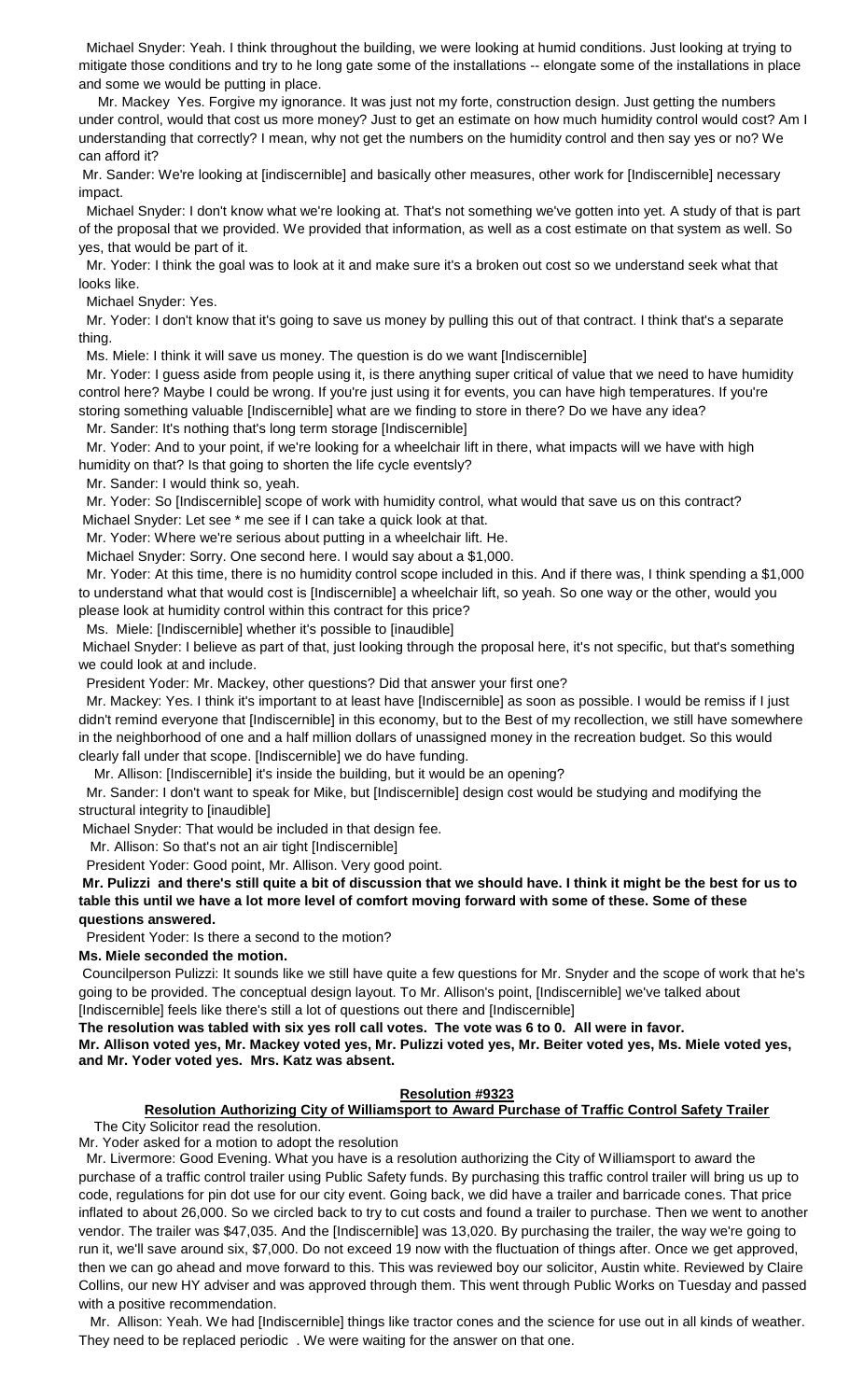Mr. Pulizzi: I was, Mr. Livermore. You know what I'm going to ask? It has 7,000 miles on it?

Mr. Livermore: This is a brand new trailer, 7,000 miles, so it's the weight of the trailer. It's what we can haul with that. It was a typo?

Mr. Pulizzi: It is not 7,000 miles? Okay.

Mr. Livermore: Correct.

Mr. Pulizzi: Thank you very much.

President Yoder: Thank you. Are there any other comments or questions of Council?

 Mr. Pulizzi: Mr. Livermore, I know this isn't a very large -- [Indiscernible] bringing out the cut ant just to be safe. That's why they're there. I would be [Indiscernible] so I'm glad to see that, so thank you.

**The resolution was carried with six yes roll call votes. The vote was 6 to 0. All were in favor.** 

**Mr. Allison voted yes, Mr. Mackey voted yes, Mr. Pulizzi voted yes, Mr. Beiter voted yes, Ms. Miele voted yes, and Mr. Yoder voted yes. Mrs. Katz was absent.**

## **Resolution #9325**

## **Resolution Awarding the Aggregate Bids for the City of Williamsport**

The City Solicitor read the resolution.

Mr. Yoder asked for a motion to adopt the resolution

**Mr. Allison made the motion and it was seconded by Mr. Pulizzi.**

Mr. Livermore: What you have for the resolution according the aggregate bids for the City of Williamsport for the 2022 summer. We do this every year. So our new vendor is Hanson aggregate of Pennsylvania, a new enterprise company in Lewisburg.. After doing a little bit of looking around, research from last year, it looks to be around the \$2 a ton increase across the boarded for the materials for the 20222 season. N. this witnesses through Public Works on Tuesday and passed with a positive recommendation. Any questions?

Mr. Allison stated the one question we had was the lost. Everything has gone up. We did send this to the full body of Council with a positive recommendation.

Ms. Miele: Looks like we've got about 6300 tons of materials?

 Mr. Livermore: 6300 tons. Was that correct? Myelodysplastic yes. You're looking at [Indiscernible] myelodysplastic Depends on the materials. That's where we're going to get the updates. Last year, it was 1470. It just seems to be across the boarded, a \$2, that's a delivered cost. Based on the aggregate, it's just [Indiscernible] what the impact was. . Mr. Yoder asked for a vote.

**The resolution was carried with six yes roll call votes. The vote was 6 to 0. All were in favor. Mr. Allison voted yes, Mr. Mackey voted yes, Mr. Pulizzi voted yes, Mr. Beiter voted yes, Ms. Miele voted yes, and Mr. Yoder voted yes. Mrs. Katz was absent.**

## **Resolution #9324**

**Resolution to Amend Resolution #9281 Authorizing the Purchase Agreement with Glick Fire Equipment** The City Solicitor read the resolution.

Mr. Yoder asked for a motion to adopt the resolution

**Mr. Allison made the motion and it was seconded by Mr. Mackey.**

 Chief Lucas: Good Evening. We have before you a resolution to amend the resolution [Indiscernible] on the price of a firetruck for a total of 3.3 million instead of 3.2 million.

 Mr. Yoder: Thank you, Mr. Lucas, this was reviewed at Finance and this came to the resolution we were going to have this additional feature. Something way all agreed was Necessary.

**The resolution was carried with six yes roll call votes. The vote was 6 to 0. All were in favor.** 

**Mr. Allison voted yes, Mr. Mackey voted yes, Mr. Pulizzi voted yes, Mr. Beiter voted yes, Ms. Miele voted yes, and Mr. Yoder voted yes. Mrs. Katz was absent**

## **Resolution #9322**

## **Resolution To Amend The Contract Between the City & Seda-Council of Governments**

The City Solicitor read the resolution.

Mr. Yoder asked for a motion to adopt the resolution

**Mr. Pulizzi made the motion and it was seconded by Mr. Beiter.**

 Mr. Memmi. First of all, I'd like to introduce to all to Jermae Drummond, she is dealing with all the issues that we're dealing with I'm sure she's going to discuss

 Ms. Drummond Hello, everybody. I get to jump in and learn a few things and work with them. We have to ] close out and reallocation of [Indiscernible] this became necessary to staff members [Indiscernible] who the put the project together. This is time critical and [Indiscernible] has the expertise to do this, along with the staff..

**The resolution was carried with six yes roll call votes. The vote was 6 to 0. All were in favor.** 

**Mr. Allison voted yes, Mr. Mackey voted yes, Mr. Pulizzi voted yes, Mr. Beiter voted yes, Ms. Miele voted yes, and Mr. Yoder voted yes. Mrs. Katz was absent**

## **Resolution #9320**

# **Resolution Authorizing a MOU between the City of Williamsport & Williamsport WAVES Swim Team**

The City Solicitor read the resolution.

Mr. Yoder asked for a motion to adopt the resolution

**Mr. Allison made the motion and it was seconded by Mr. Pulizzi.**

 Mayor Slaughter: Good Evening. This resolution authorizes [Indiscernible] of understanding and swim team. We designate a few grades to it up here. The one item that [Indiscernible] outlook A, which was insurance coverage for our solicitor And the issue of on Tuesday, we added in the 10, which is the membership fee to join. [Indiscernible] \$55 per member. \$10 every 55 hour membership fee will go to the city. [Indiscernible] just add some discussion around the historical agreement that's being The other item we discussed was the swim team only membership, number [Indiscernible] swim team member will have the option to [inaudible] student pass and swim team only membership, swim team only membership is at the present dollars that they will make as part of the [Indiscernible] membership fee, which only allows and then forwarded to council with no recommendation.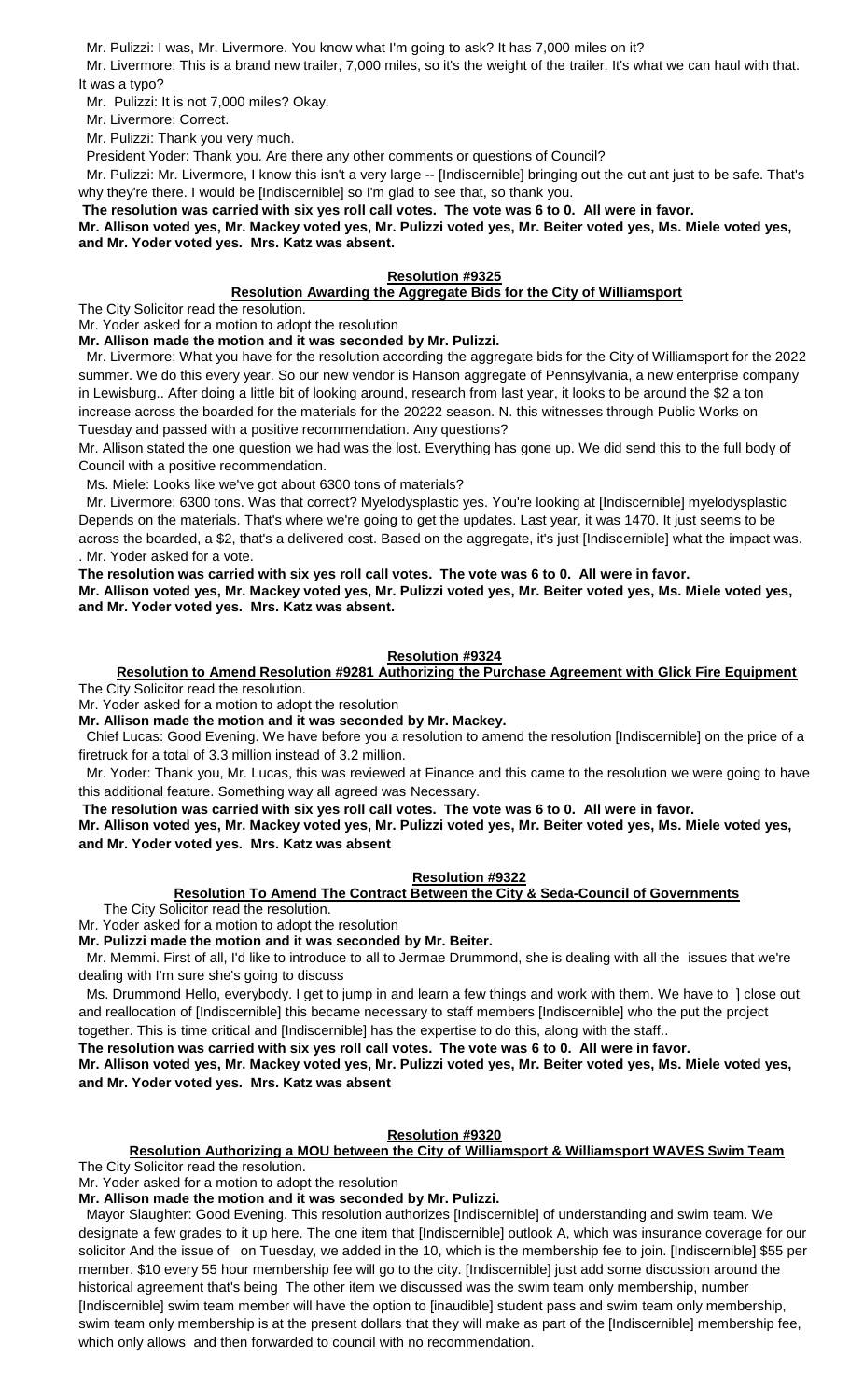**The resolution was carried with six yes roll call votes. The vote was 6 to 0. All were in favor. Mr. Allison voted yes, Mr. Mackey voted yes, Mr. Pulizzi voted yes, Mr. Beiter voted yes, Ms. Miele voted yes, and Mr. Yoder voted yes. Mrs. Katz was absent**

Certificates of Appropriateness – HARB

**Item 1.** 932 W 3rd St – Property Renovation Plan (Withdrawn from the Demo) – Mirabito Properties Inc. **Item 2.** 126 E 3rd St – Roof & Building Repairs – Carl Crouse (This is **NOT** a HARB Property, there are no objections to the improvements but still holds Historic Features, just informing the HARB) Mr. Yoder asked for a motion and a second.

**Mr. Allison made the motion and it was seconded by Mr. Beiter.**

**The certificates of Appropriateness were carried with six yes roll call votes. The vote was 6 to 0. All were in favor.** 

**Mr. Allison voted yes, Mr. Mackey voted yes, Mr. Pulizzi voted yes, Mr. Beiter voted yes, Ms. Miele voted yes, and Mr. Yoder voted yes. Mrs. Katz was absent**

Accept for filing::

Controllers Report 2/28/22 & 3/31/22

Finance Committee Minutes 03/29 & 4/12/22

Codes Quarterly Report

Mr. Yoder asked for a motion and a second.

**Mr. Allison made the motion and it was seconded by Mr. Pulizzi.**

**The minutes were accepted for filing with six yes roll call votes. The vote was 6 to 0. All were in favor. Mr. Allison voted yes, Mr. Mackey voted yes, Mr. Pulizzi voted yes, Mr. Beiter voted yes, Ms. Miele voted yes, and Mr. Yoder voted yes. Mrs. Katz was absent**

Announcements

The next regularly scheduled City Council meeting will be held on Thursday, June 9, 2022 at 7:00 PM, Trade & Transit II, 144 West Third St. 3rd Floor, Williamsport, PA

Upcoming Meetings:

| Monday June 6     |           | 12:00 PM Planning Commission*       |
|-------------------|-----------|-------------------------------------|
| Tuesday, June 7   | 11:30 AM  | <b>Public Safety</b>                |
|                   |           | 1:00 PM Finance Committee           |
|                   | $2:30$ PM | <b>Public Works</b>                 |
|                   |           | 4:00 PM Transit Oversight Committee |
| Wednesday, June 8 | $3:30$ PM | <b>O&amp;E Pension Board*</b>       |
| Thursday, June 9  | 7::00 PM  | City Council Meeting*               |
|                   |           |                                     |

## **MEETINGS MARKED WITH \* are in person at Trade & Transit II, 144 West Third St. 3rd Floor, Williamsport, PA**

Comments:

a. City Council

> Councilperson Beiter: I'd like to read something. On Sunday, May 22nd, 2022, [Indiscernible] that is great grandfather had built. [Indiscernible] born on August 15, 1965. He was a [Indiscernible] Williamsport high school. As an IEP graduate in journalism, he was passionate about local history and preservation of Williamsport. He wrote local posts about the area, Williamsport, and [Indiscernible] as well. He was a great supporter of locally owned businesses and well nope in the community. That story with every brick the [Indiscernible] history and culture down every street, adventures and something to celebrate everyday. It provides the legacy as rich as the mystery. That worked well in the cemetery [Indiscernible] and fundraise and go donations for the Alzheimer's association and taper museum for many years. In a long list of achievements, his love for his children remains his greatest contribution.

The reason why I read that tonight is because he was somebody that most everybody in this room knew and had some kind of relationship with. He was a great contributor to the City of Williamsport. He actually had his portrait that his one daughter painted outside. So I would love for us all to just take a moment to remember the contribution that he made to the City of Williamsport and how much he accord the city, as we all do.

President Yoder: Well said, Mr. Beiter. He served in the city in a number of ways. We're fortunate to have people like him to serve. It takes someone with passion to do any type of service to the city, and it's a shame when they go. To his family, [Indiscernible] so thank you, Mr. Beiter.

 Mr. Yoder Any other comments? I just wish everybody a happy and safe Memorial Day as well. [Indiscernible] please be safe and please be respectful of your neighbors.

b. Administration

There were none. c. Members of the Public

There were none.

d. News Media

Mr. Bartley: Good Evening, members of Council. Todd Bartley, Williamsport.com. My address is on record. I come to you to want to discuss Brandon Park, which was left in disrepair after a fire. It happened more a year ago. Mayor Slaughter, we have in this body conferred the repair of that dugout to CTE students at Williamsport High School and a grant they obtained. My question to be was Council aware before that happened that that was going to happen? And is it council's position to defer other needed repairs in the city to the CTE students at Williamsport Area School District, a high school, and grants that they're running and applying for as opposed to the city? I'm glad the Mayor is here tonight. Since Mayor Slaughter failed to have city employees repair the city at a ball field and City Hall remains condemned [ this evening. I am requesting his immediate resignation, I mean by the close of the meeting tonight is required. The district requires it. In closing, Mayor Slaughter and assistant police chief both have remained silent since I appeared before you last on the topic of the [Indiscernible] baseball team trip to Myrtle Beach and the assault that occurred on that trip. John Doe one's family is still waiting on a return phone call from the Mayor and the administration. In closing,